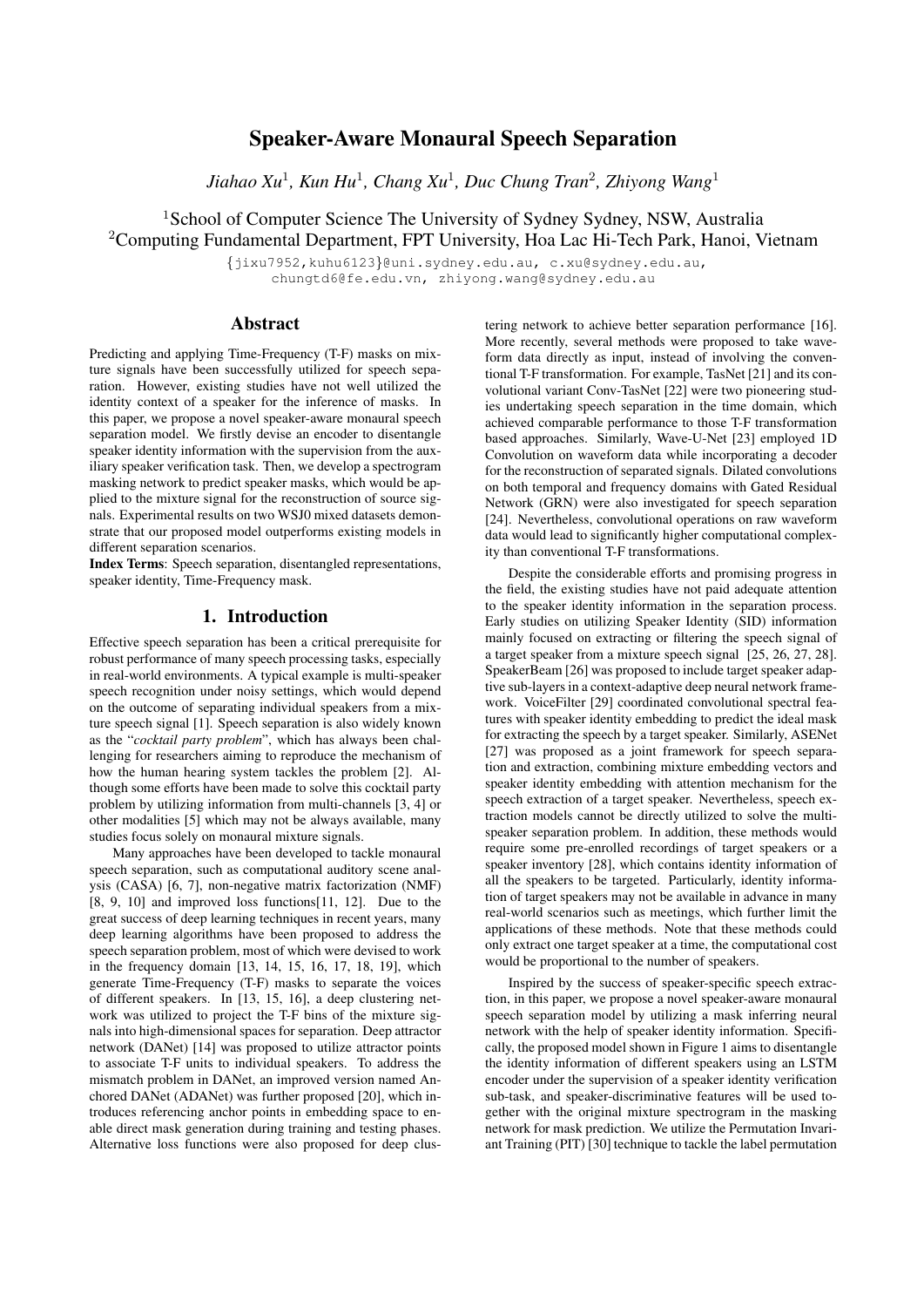

Figure 1: *Illustration of the proposed method, which includes the disentangling encoder and spectrogram masking network.*

problem when separating multiple speakers. As a result, our proposed method can deal with an arbitrary number of speakers without changing the network structure. We have demonstrated the effectiveness of the proposed method on various mixture signals containing different numbers of speakers with superior performance over the existing methods.

The rest of paper is organized as follows. Section 2 describes the proposed speech separation model in detail. The datasets, experimental settings and results are presented in Section 3, followed by the conclusion in Section 4.

## 2. Proposed Method

In this section, details of our proposed method are explained. Firstly, the preliminary of single channel speech separation is revisited. Secondly, the proposed method including the encoding and mask inferring network is introduced. Lastly, the training objective and label permutation training scheme for the proposed method is elaborated.

#### 2.1. Monaural speech separation

The aim of monaural source separation is to reconstruct  $K$  different source signals  $\{s_k \in \mathbb{R}^T\}$ , where  $k \in \{1, 2, ... K\}$ , from a single channel mixture signal  $\mathbf{s} \in \mathbb{R}^T$ . The mixture signal is assumed to be constructed as:

$$
\mathbf{s} = \sum_{k=1}^{K} w_k \mathbf{s}_k, \tag{1}
$$

where  $w_k$  is a scaling factor representing the intensity of the kth source. In this paper, the task is formulated as a supervised learning problem.

The objective is to build a model, for an unseen mixture signal  $\mathbf{s}' = \sum_{k=1}^{K} w'_k \mathbf{s}'_k$ , to accurately estimate the source signals  $s'_k$ . In particular, denote the estimation of  $s'_k$  as  $\hat{s}'_k$ . Note

that the order of the source signals predicted could be arbitrary as the summation of source signals is order-free in our problem formulation.

By following the T-F masking separation approach, our proposed modeling can be conducted on the spectrograms  $s(t, f)$ and  $s_k(t, f)$  for each time-frame t and frequency bin f, which are obtained by the Short-Time Fourier Transformation (STFT) of s and its source  $s_k$ , respectively. With the estimation  $\hat{\mathbf{s}}_k(t, f)$  of the source signals, inverse Discrete Fourier Transform (iDFT) is adopted to construct the estimated time-domain analysis windows.

### 2.2. Speaker disentangling encoder

As shown in Figure 1, the speaker disentangling encoder is devised to generate speaker-discriminative representations from a given mixture signal  $s(t, f)$ . The speaker disentangling encoder consists of multi-layer LSTM network supervised by the auxiliary speaker verification task. Separate  $K$  last layers of the LSTM network would be trained for the  $K$  speakers in the mixture. In detail, the encoder takes the mixture audio spectrogram  $s(t, f)$  as its input, and outputs the speaker embeddings for all speakers in the mixture as  $\mathbf{V} \in \mathbb{R}^{D \times K}$ , where D is the dimension of the speaker embeddings. For the k-th speaker in a mixture, the speak embedding would be further normalized with  $\ell_2$ -norm of the LSTM output:

$$
\mathbf{V}_k = \frac{g(\mathbf{s}(t,f))_k}{\|g(\mathbf{s}(t,f))_k\|}_2
$$
 (2)

where  $q$  indicates the LSTM network.

The number of speakers in the mixture,  $K$ , needs to be specified before the training. With the specified number of speakers, the encoder aims to produce separate representations of different speakers. We employ permutation invariant training technique to address the order-free property of speakers in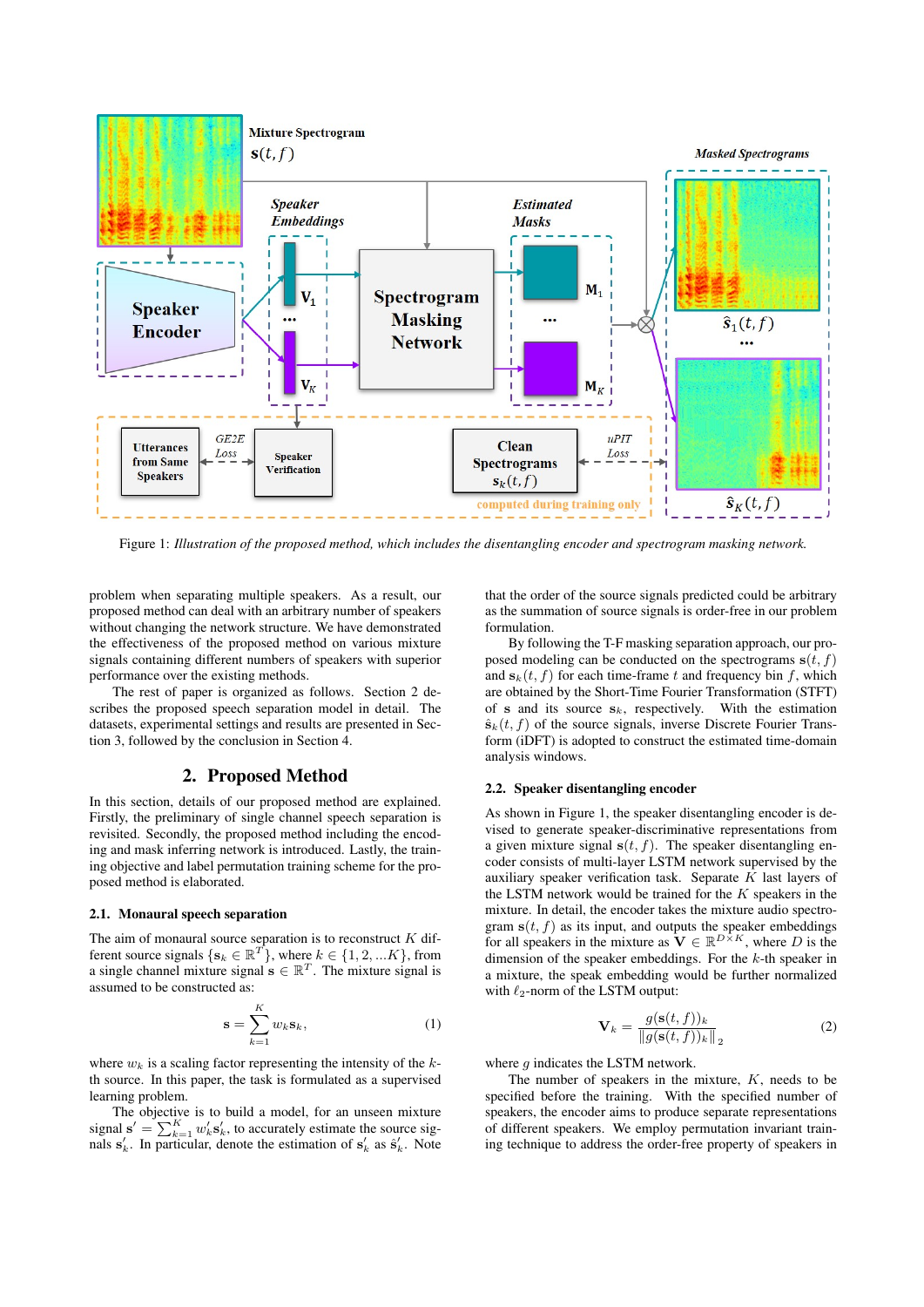the mixture. As the encoder takes the number of speaker as a hyper-parameter, a set of isolated speaker encoders is required to be trained, of which each targets one specified number of speakers in the mixture signals. Note that the speaker verification would only be involved in the training stage, to ensure the discriminative power of the disentangled representations. For inference, similar to other related studies, the proposed method only requires the number of speakers in the mixture to choose the corresponding encoder.

During the training process, we use randomly selected utterances of the corresponding speakers from the pre-mixed corpus as enrollment utterances, and apply the GE2E loss [31] for speaker verification. The GE2E loss would guide the encoder to generate speaker embeddings closer to embeddings of same speaker reference utterances in the high-dimensional space. Readers can refer to [31] for more details of the GE2E loss we used for speaker verification.

#### 2.3. Spectrogram masking network

The design of our masking network is inspired by a recent work named VoiceFilter [29], which extracts the speech signal of a target speaker. As illustrated in Figure 1, our spectrogram masking network would take both disentangled representations from the LSTM encoder and the mixture audio spectrogram as inputs. Then the masking network computes the soft masks for all speakers  $\mathbf{M} = (\mathbf{M}_1, \mathbf{M}_2, ..., \mathbf{M}_K)$  as

$$
\mathbf{M}_k = h(\mathbf{s}(t, f), \mathbf{V}_k)
$$
 (3)

where  $h$  is the mapping function of the masking network. By applying these masks in an element-wise manner over the mixture spectrogram, the estimated spectrogram for the  $k$ -th speaker can be formulated as:

$$
\hat{\mathbf{s}}_k(t,f) = \mathbf{s}(t,f) \odot \mathbf{M}_k. \tag{4}
$$

The training objective of the masking network is to minimize the divergence between the estimated spectrogram  $\hat{\mathbf{s}}_k(t, f)$  and the ground truth spectrogram  $s_k(t, f)$ .

#### 2.4. Loss function

For mask inferring separation methods, the Mean Square Error (MSE) is a commonly used cost function, which measures the Euclidean difference between the ground truth and the estimated output. However, as Liu *et al.*investigated in [12], the divergence-based cost functions are more suitable for this type of speech separation models. Therefore, in this work, the Jensen-Shannon divergence is employed as the backbone of the loss function:

$$
JS(x, y) = \frac{1}{2}(x \log \frac{2x}{x+y} + y \log \frac{y}{x+y}),
$$
 (5)

where x and y here would be the clean spectrograms  $s_k(t, f)$ and the masked spectrograms  $\hat{\mathbf{s}}_k(t, f)$ , respectively.

With the base loss function, we utilize the PIT technique to handle the label permutation problems because of its effectiveness in solving such problems. The intuition of PIT is very straightforward, which iterates all the possible permutations and takes the minimum loss as the final loss for training. By following this training strategy and combining with the JS divergence, a permutation invariant training loss for one single frame can be formulated as

$$
\mathcal{J}^{PIT} = \min_{\theta \in \mathcal{P}} \sum_{k=1}^{K} JS(\mathbf{s}_k(t, f), \hat{\mathbf{s}}_k(t, f)),
$$
 (6)

where  $\theta$  indicates a prediction-label permutation and  $\mathcal P$  is all the possible permutations for a specific frame in the signal. PIT would process each frame and make the separation learning at frame-level. An improved version of PIT, namely uPIT, is utilized in this paper, which enables permutation invariant learning at the utterance-level. Readers interested in the details of utterance-level PIT can refer to [30] for more details.

### 3. Experimental Results and Discussions

### 3.1. Datasets

To evaluate our proposed model, we adopted two commonly used benchmark datasets, i.e. WSJ0-2mix and WSJ0-3mix [13]. Both datasets were derived from the WSJ0 corpus following the same procedure in the literature. The 40-hour (30 for training and 10 for validation) WSJ0-2mix mixture audio were generated by merging randomly selected utterances in Wall Street Journal (WSJ0) training set with different SNRs between 0 dB and 5 dB. The test set was generated by following the same approach but with a group of 18 unseen speakers. All the audio signals were re-sampled to 8 kHz for consistency and fair comparison with other studies. The creation of WSJ0-3mix dataset was similar to WSJ0-2mix, except that it worked on mixtures utterances from three speakers rather than two.

#### 3.2. Experimental settings

A 3-layer LSTM network was trained as the speaker disentangling encoder, of which the input is log-mel spectrogram extracted from 2-second windows. We used sliding windows with 50% overlap and took the average of all windows encoder mapping as the output. The speaker discriminative embedding output was of 256 dimensions per speaker in the mixture.

The spectrogram masking network consisted of 11 layers: 8 convolutional layers followed by 1 LSTM layer and 2 fully connected layers at the end. The activation functions for the first 10 layers were ReLu, while the last layer used sigmoid activation. Disentangled speaker representations were concatenated to the convolutional features for each time frame, and fed altogether into the LSTM layer. Data augmentation was applied during the training by randomly shifting the signals to enlarge the training data, thus resulted in more robust separation performance.

#### 3.3. Evaluation metrics

Since the distortion and noise in speech signals would significantly impact the perception of speeches, many studies have adopted distortion-related evaluation metrics such as signal-todistortion ratio (SDR) and the scale-invariant SDR (SI-SDR) [13, 15, 14, 30, 32]. SDR indicates the ratio between clean signal energies distortion introduced by the output signal, for our case, which can be written as

$$
SDR(\mathbf{s}_k, \hat{\mathbf{s}}_k) = 10 \log_{10} \frac{\|\mathbf{s}_k\|^2}{\|\hat{\mathbf{s}}_k - \mathbf{s}_k\|^2}.
$$
 (7)

SI-SNR is defined as

$$
\mathbf{s}_{k}^{target} = \frac{\langle \hat{\mathbf{s}}_{k}, \mathbf{s}_{k} \rangle \langle \mathbf{s}_{k} \rangle}{\|\mathbf{s}\|^{2}},
$$
\n
$$
\mathbf{e} = \hat{\mathbf{s}}_{k} - \mathbf{s}_{k}^{target},
$$
\n
$$
\text{SI-SDR}(\mathbf{s}_{k}, \hat{\mathbf{s}}_{k}) = 10 \log_{10} \frac{\|\mathbf{s}_{k}^{target}\|^{2}}{\|\mathbf{e}\|^{2}}.
$$
\n
$$
(8)
$$

where  $s_k$  and  $\hat{s}_k$  in both equations indicate the clean signal and separated signal, respectively. The  $\ell_2$ -norm of the signal is used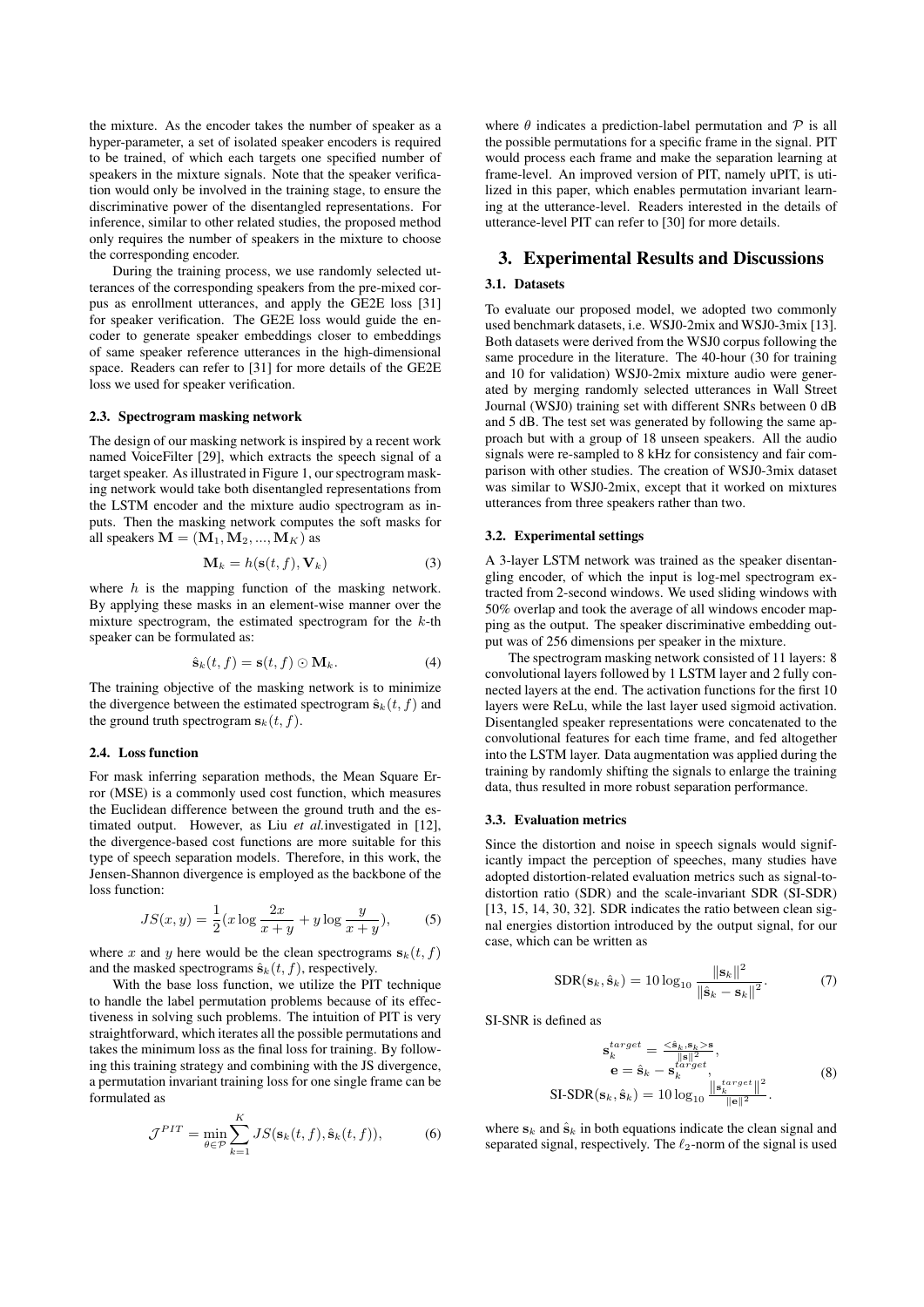to measure the power of the signal. Both  $\hat{s}$  and  $s$  need to be normalized to zero-mean and ensure scale-invariance. To evaluate the performance of our proposed model in different scenarios, we use the improvements on the Source to Distortion Ratio (SDRi) and the Scale-Invariant Source-to-Noise Ratio (SI-SNRi) as our evaluation metrics, which are commonly used in related studies.

#### 3.4. Result Comparison

We compared the performance of our proposed methods to the existing models, which were based on T-F masking separation, including DPCL++ [15], ADANet [14], uPIT [30], OR-PIT [32] and some end-to-end models working on raw waveform data [21, 33].

Table 1: *SI-SDR and SDR improvements (dB) on WSJ0-2mix and WSJ0-3mix datasets*

|                             | WSJ0-2mix |             | WSJ0-3mix |             |
|-----------------------------|-----------|-------------|-----------|-------------|
| Model                       | SI-SNRi   | <b>SDRi</b> | SI-SNRi   | <b>SDRi</b> |
| $DPCL++[15]$                | 10.8      |             | 7.1       |             |
| uPIT-BLSTM-ST [30]          |           | 10.1        |           | 7.8         |
| DANet [14]                  | 10.5      |             | 8.6       | 8.9         |
| ADANet [20]                 | 10.4      | 10.8        | 9.1       | 9.4         |
| Conv-TasNet [22]            | 15.3      | 15.6        | 12.7      | 13.1        |
| <b>OR-PIT [32]</b>          | 14.8      | 15.0        | 12.6      | 12.9        |
| FurcaNeXt <sup>*</sup> [33] | 18.4      |             | N/A       | N/A         |
| Ours                        | 15.2      | 15.4        | 13.4      | 13.8        |

\* "N/A" means model not capable of 3 speaker mixture separation.

The experimental results of our proposed model are presented in Table 1, compared with the existing models. Although our model did not outperform the state-of-the-art models for 2 speaker mixtures, on WSJ0-3mix dataset our proposed model achieved the largest improvements on both metrics. Another advantage of our model is the ability to handle different numbers of speakers flexibly, whilst the state-of-the-art models such as FurcaNeXt [33] were only capable of 2 speaker mixture signals. In addition, when compared with other models which were capable of dealing with an arbitrary number of speakers, our proposed model is more robust to the extra speaker in the mixture (smaller decrease in the performance on WSJ0-3mix comparing with the performance on WSJ0-2mix).

Table 2: *Impacts of different disentangled speaker embedding size on speaker verification task and separation performance*

| <b>Metrics</b> | <b>FFR</b>    |      | <b>SDRi</b> |           |  |
|----------------|---------------|------|-------------|-----------|--|
| Embed          | # of speakers |      |             |           |  |
| <b>Size</b>    |               |      | WSJ0-2mix   | WSJ0-3mix |  |
| 64             | 4.21          | 4.79 | 12.5        | 10.9      |  |
| 128            | 3.99          | 4.30 | 14.7        | 12.1      |  |
| 256            | 3.78          | 4.16 | 15.4        | 13.8      |  |

We also investigated the impacts of using different embedding dimensions for disentangled speaker representations generated by the encoder. We studied the equal error rate (EER) of the speaker verification task, which was used to train the speaker disentangling encoder. As shown in Table 2, an increase in the number of speakers in the mixture signals would make it more difficult for both the speaker verification and the speech separation tasks. Meanwhile, the higher dimensional embedding

features generally led to more accurate verification and better separation results. These findings also demonstrated the effectiveness of involving speaker identity information during the separation process, from another perspective.

Table 3: *Comparison on model size with existing methods*

| Model              | # of parameters |  |
|--------------------|-----------------|--|
| $DPCL++[15]$       | 13.6M           |  |
| uPIT-BLSTM-ST [30] | 92.7M           |  |
| DANet [14]         | 9.1M            |  |
| ADANet [20]        | 9.1M            |  |
| TasNet [21]        | 23.6M           |  |
| Conv-TasNet [22]   | 5.1M            |  |
| FurcaNeX [33]      | 51.4M           |  |
| )urs               | 2.8M            |  |

In addition to the separation performance, we also compared the complexity of the aforementioned models in terms of model sizes. Table 3 lists the number of parameters for a number of speech separation models. The models enlisted are almost the same group as in the overall performance studies, however some researchers did not provide their system implementation details, which made it not viable to estimate the sizes of their models. We can see from Table 3 that our model has the smallest number of parameters without compromising the separation performance. To be more specific, the number of parameters in our model was only about 5% of that in the FurcaNeXt [33] model. Compared with Conv-TasNet [22], our model achieved comparable separation performance on 2 speaker mixture and better results on 3-speaker mixture, with 45% less parameters in the model. The compact design of our proposed model benefit from utilizing the same parameters while recovering the soft masks for different speakers. Meanwhile, with assistance from the user identity information, our model can effectively separate source signals at a lower computational cost.

## 4. Conclusions and Future Work

In this paper, we presented a novel speaker-aware speech separation method which takes speaker identity information into account to tackle the multi-speaker speech separation problem. A novel neural network architecture with masking network was devised, which jointly disentangled speaker identity representations with a speaker encoder and estimated spectrogram masks for source signals. Experimental results demonstrated that, by incorporating speaker identity information in mask prediction, our proposed model achieved significant improvements in terms of both SDRi and SI-SNRi for multi-speaker monaural speech separation, especially considering the compact size of the model.

Despite the improvements on the monaural speech separation task, our proposed method could be improved by considering some further steps: (1) adopting recursive separation strategy to handle an unspecified number of speakers in the mixture [32]; and (2) incorporating phase information in the reconstruction of the signals to alleviate the phase incurred distortion. Another potential direction for future work would be to train the separation model jointly with automatic speech recognition (ASR) system in an end-to-end setting to supervise the separation with a human perception metric.